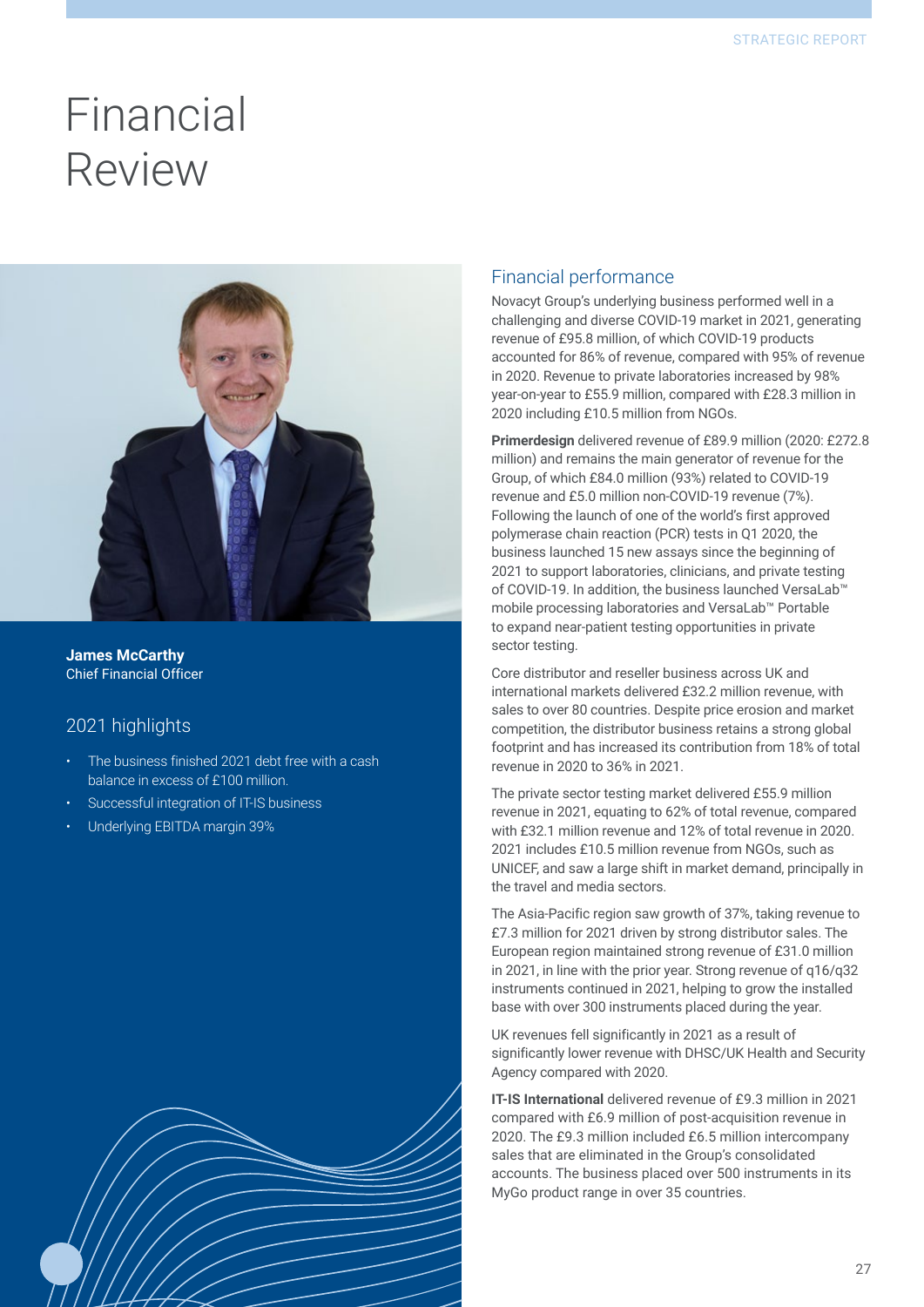# Financial Review continued



**Lab21 Products** sales fell by £0.6 million in 2021 to £4.6 million, compared with sales of £5.2 million in 2020. The £4.6 million included £1.4 million intercompany sales that are eliminated in the Group's consolidated accounts. This intercompany revenue relates to services that Microgen Bioproducts® provided to Primerdesign in support of manufacturing COVID-19 kits, rather than outsourcing to a third party and thus diluting the gross profit. The Lab21 Products business continued to be impacted in 2021 by its core customers diverting testing from veterinary and food testing to COVID-19 testing.

**The Group** delivered an underlying gross profit of 68% or £65.4 million which is below the 2020 gross profit of 76%. This is due to two main factors: i) a higher stock provision based on obsolescence of COVID-19 products as variants drove product proliferation; and ii) margin dilution as result of increased instrument placements as the Group builds its installed base.

Due to the ongoing commercial dispute with the DHSC, £35.8 million of exceptional costs of sales have been incurred in 2021 that are one-off and nonrecurring. The two largest items making

up the £35.8 million are a £26.1 million stock provision, as a result of the Group buying stock to fulfil expected future DHSC orders that did not materialise, and the expensing of £6.9 million of stock delivered to the DHSC which has not been paid for as it is now part of the ongoing contract dispute. This reduces the overall Group gross profit to 31% or £29.7 million.

Group operating costs fell by £7.0 million year-on-year to £28.4 million in 2021, compared with £35.4 million in 2020. This is mainly due to the £19.0

million Long-Term Incentive Plan ("LTIP") expense in 2020 that was not repeated in 2021 offset by higher investment in R&D and sales and distribution resources. Headcount increased from 237 at the end of December 2020 to 283 at the end of December 2021.

The Group delivered an EBITDA before cost of sales exceptional items of £37.1 million (39%) in 2021 compared with £176.1 million in 2020, driven mainly by significantly reduced sales. After cost of sales exceptional items, the Group EBITDA was £1.3 million (1%).

The Group generated a recurring operating profit before cost of sales exceptional items of £35.1 million compared with £174.8 million in 2020, due to lower year-on-year revenue. Amortisation and depreciation increased to £2.0 million from £1.3 million in 2020. Depreciation charges increased to £1.3 million (2020: £0.6 million) as a result of increased capital expenditure, as we have in-sourced more manufacturing work and reduced our reliance on sub-contractors, whilst amortisation charges remained flat year-on-year at £0.7 million. The 2021 depreciation charge included £0.4 million IFRS 16 leasing costs, predominantly covering the rental charges for Novacyt premises. After cost of sales exceptional items, the Group moved to a recurring operating loss of £0.7 million.

Novacyt's underlying business performed well in a challenging and diverse COVID-19 market in 2021."

**James McCarthy** Chief Financial Officer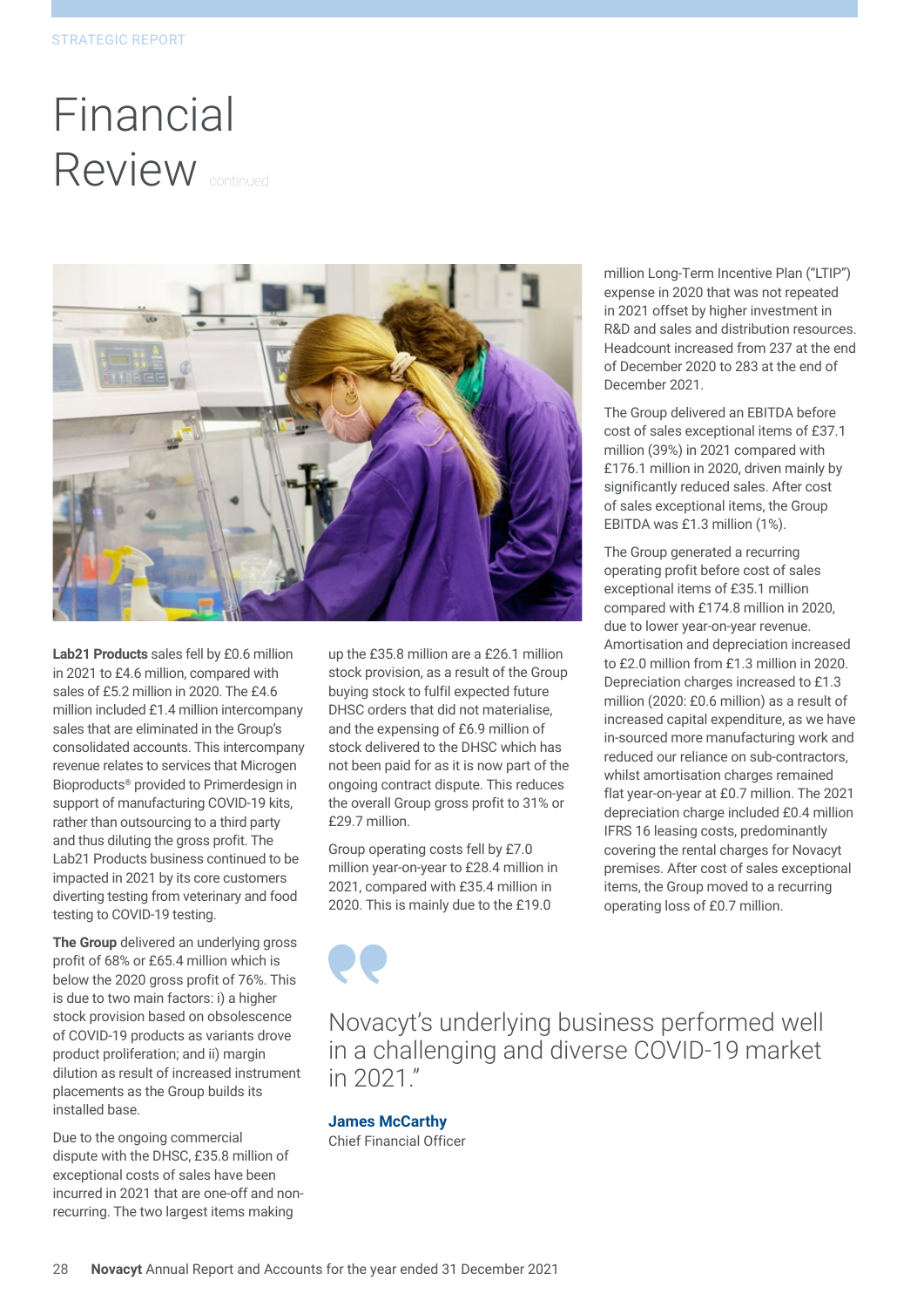The Group delivered an operating profit before cost of sales exceptional items of £28.0 million including non-recurring charges of £7.1 million compared with £167.4 million in 2020. The 2021 nonrecurring charges comprise a £5.8 million impairment charge in relation to the goodwill associated with the Lab21 Products and IT-IS International businesses, £0.8 million legal and professional costs in relation to the ongoing Department of Health and Social Care contract dispute and £0.5 million restructuring costs, predominantly covering redundancy payments. After cost of sales exceptional items, the Group moved to an operating loss of £7.8 million.

The Group generated a profit after tax before cost of sales exceptional items of £19.2 million compared with £132.4 million in 2020. After cost of sales exceptional items the Group moved to a loss after tax of £9.7 million, stated after charging other financial expenses of £2.0 million (2020: £0.9 million) and a tax credit of £0.1 million (2020: charge of £32.7 million). Other financial expenses in 2021 are primarily comprised of foreign exchanges losses which are mainly driven by revaluations of the 2017 to 2020 LTIP scheme and bank and intercompany accounts held in foreign currencies. The tax charge, that mainly represents corporation tax due in the UK, has significantly decreased, moving to a credit position as the Group has swung from a profit before tax position in 2020 to a loss before tax position in 2021. Gross borrowing costs fell to £nil in 2021 from £1.4 million as a result of settling all outstanding debt during 2020.

2021 reported a £0.14 loss per share versus a £1.94 profit per share in 2020.

#### Balance Sheet

Goodwill has fallen from £17.9 million in 2020 to £11.5 million in 2021. Following the 2021 impairment review, goodwill associated with the acquisition of IT-IS International Ltd has been impaired by £4.0 million. The key drivers for this are

reduced COVID-19 demand and not receiving further DHSC orders, which reduces the future expected cash flow. In addition, the remaining goodwill associated with the Lab21 Products acquisition has been fully impaired resulting in a £1.8 million charge to the income statement. The remaining £0.6 million goodwill decrease is due to exchange revaluations on balances held in Euros.

A deferred tax asset of £3.1 million has been recorded in 2021 compared with £3.0 million in 2020. £2.1 million of the balance relates to the portion of the Long-Term Incentive Plan charge that was recognised in the accounts in 2020, but that will not be deducted for taxation until the remaining payments are made in 2022. £0.3 million arises from the elimination of internal profit on products and services purchased by Primerdesign from Microgen Bioproducts® and IT-IS International and still held in stock at the year end. The remaining £0.7 million relates to UK losses that can be carried forward to offset future tax liabilities.

Other non-current assets (excluding right-of-use assets) have increased to £8.5 million from £6.1 million in 2020. Other intangible assets have fallen by £0.6 million, but include £0.3 million additions predominantly relating to patent filling costs due to the launch of new products, offset by amortisation and foreign exchange revaluations totalling £0.9 million. Property, plant and equipment has increased by £3.0 million, and includes £3.8 million of capital expenditure offset by depreciation totalling £0.8 million.

Total inventories and work in progress has fallen significantly to £11.5 million at December 2021, predominantly due to the booking of a large stock provision. Inventory levels were built up as a result of the Group's direct response to support the UK Government's call for UK manufacturers to build manufacturing capacity and supply chain flexibility in response to the COVID-19 pandemic and was based on likely demand indicated by the DHSC. As future material contracts were not secured with the DHSC in 2021, a large stock provision was booked. The Group continues to explore opportunities to drive value from this inventory.

Trade and other receivables have fallen to £38.5 million from £79.6 million in 2020, mainly due to receiving £47.9 million from the DHSC in 2021 to clear a 2020 invoice. The closing 2021 trade receivable balance includes a £24.0 million DHSC invoice raised in December 2020, in respect of products delivered during 2020, that remains unpaid at the date of signing the accounts. Recovery of the invoice is dependent on the outcome of the contract dispute. Also included in trade and other receivables is a £8.2 million VAT receivable balance (2020: £0.3 million), that mainly relates to UK VAT paid on sales invoices in dispute with the DHSC. As the associated sales have not been recognised in accordance with IFRS 15, the revenue, trade receivable and VAT element of the transactions have been reversed, resulting in a VAT debtor balance. An expected credit loss provision of only £0.1 million (2020: £0.2 million) was booked at yearend demonstrating a robust credit control process.

A tax receivables balance of £5.0 million existed at the end of 2021 versus a £nil balance in 2020. The main item making up the tax receivable balance is a £4.2 million overpayment of 2020 UK corporation tax. The Group received a refund of the overpayment from HMRC in March 2022. The remaining balance predominantly relates to 2021 losses that can be offset against 2020 taxable profits.

Other current assets have fallen to £2.0 million from £3.7 million in 2020, driven by a £1.7 million reduction in prepayments. The key balances at 31 December 2021 include prepayments for the annual Group commercial insurance, rent, rates and prepaid support costs. The balance at 31 December 2020 included a large amount of prepaid stock that was delivered in 2021, which was not repeated in 2021.